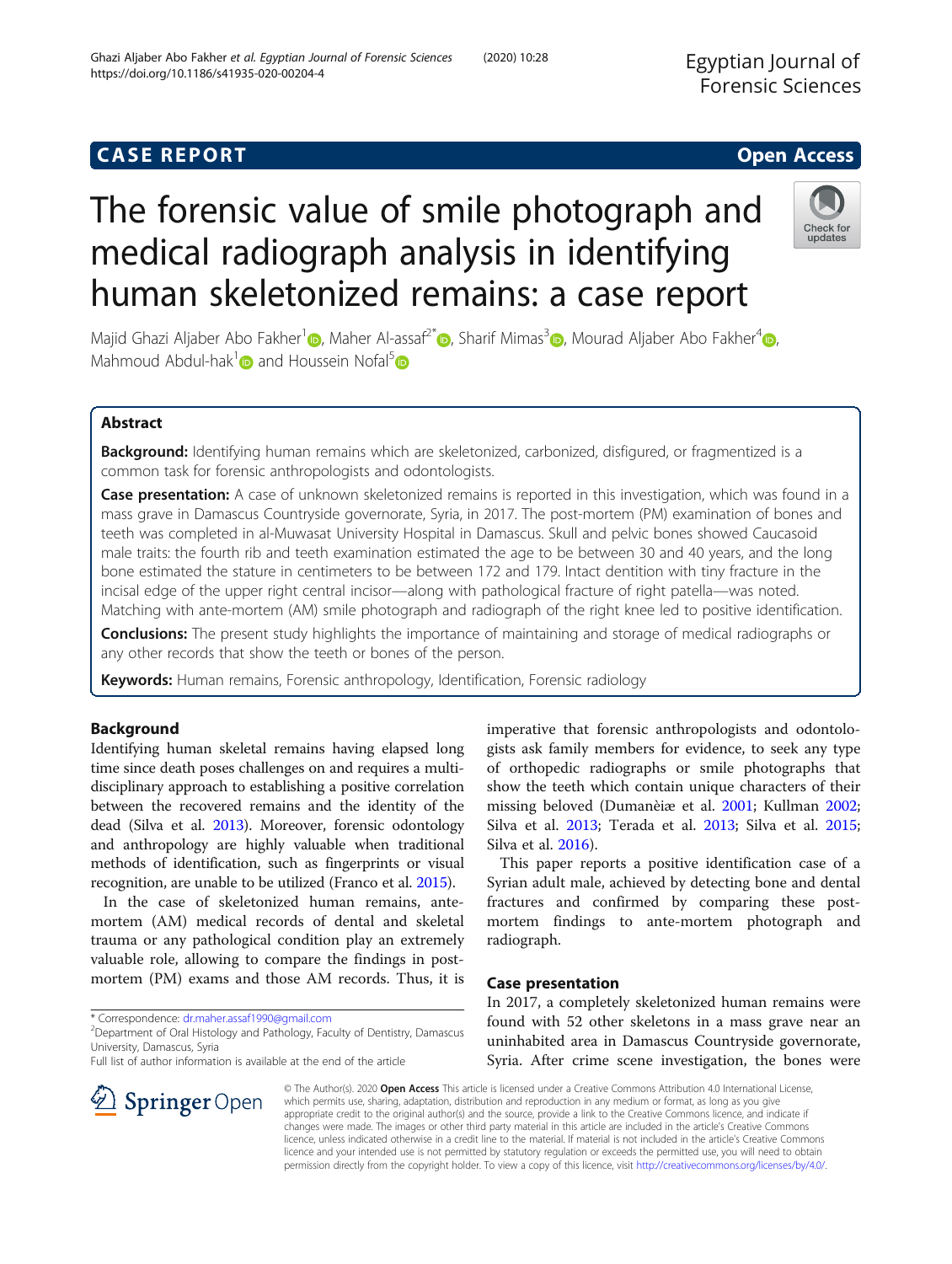referred to the morgue of al-Muwasat University Hospital in Damascus for anthropological and dental identification.

After the bones were cleaned, they were examined solely and carefully. A peri-mortem gunshot wound was found on the squamous of the frontal bone at the midline, and the blackening ring around the entrance hole indicated that the muzzle of the firearm was held in contact with the victim's head (DiMaio [1999](#page-3-0)) (Fig. 1).

a

Cranial and pelvic bones indicated male traits and Caucasoid origin (Burns [2013\)](#page-3-0), and the long bones estimated the dead's height to range between 172 cm and 179 cm according to Trotter and Gleser (Trotter and Gleser [1952](#page-4-0)). Besides, the age at death was estimated to be in the fourth decade, depending on Lamendin's method of dental aging (Lamendin et al. [1992\)](#page-3-0) and the shape of sternal end of the fourth rib (Işcan et al. [1984](#page-3-0)).

The forensic odontologists noticed that there were two teeth (the lower central incisors) lost PM, and no cavities or restorations were present in the remaining dentition. An AM tiny fracture at the middle of incisal edge in the upper right central incisor caught the investigators' attention for its influence on smile appearance that could be detected through AM photographs.

The examination of the bones exhibited presence of an inflammation in the distal end of the right femur and a pathological fracture in the right patella (Fig. 2), which indicates a previous pathological history for the diseased (Ortner [2003\)](#page-3-0). The right femur, tibia, and patella were placed anatomically and then photographed.

Two weeks later, a man came to the recognition center to inform about his missing brother who was at the age of 34 when he was lost in 2014. He denied any dental history for his brother, yet he mentioned that he suffered from a swelling and pain in his right knee that hindered him from standing and moving. He, furthermore, provided a radiograph for his brother's knee, which was taken 5 years before disappearing. He also provided a photo showing the anterior teeth of the missing man; it revealed a defect in the upper right central incisor that matched exactly what had been found in the examination of the same skeletal remains (Fig. [3\)](#page-2-0). The radiograph also revealed an extreme matching with the photo of the knee found (Fig. [4](#page-2-0)). This positive correlation between the records and the remains confirmed that these remains belong to the missing person.



 $\mathbf{b}$ 

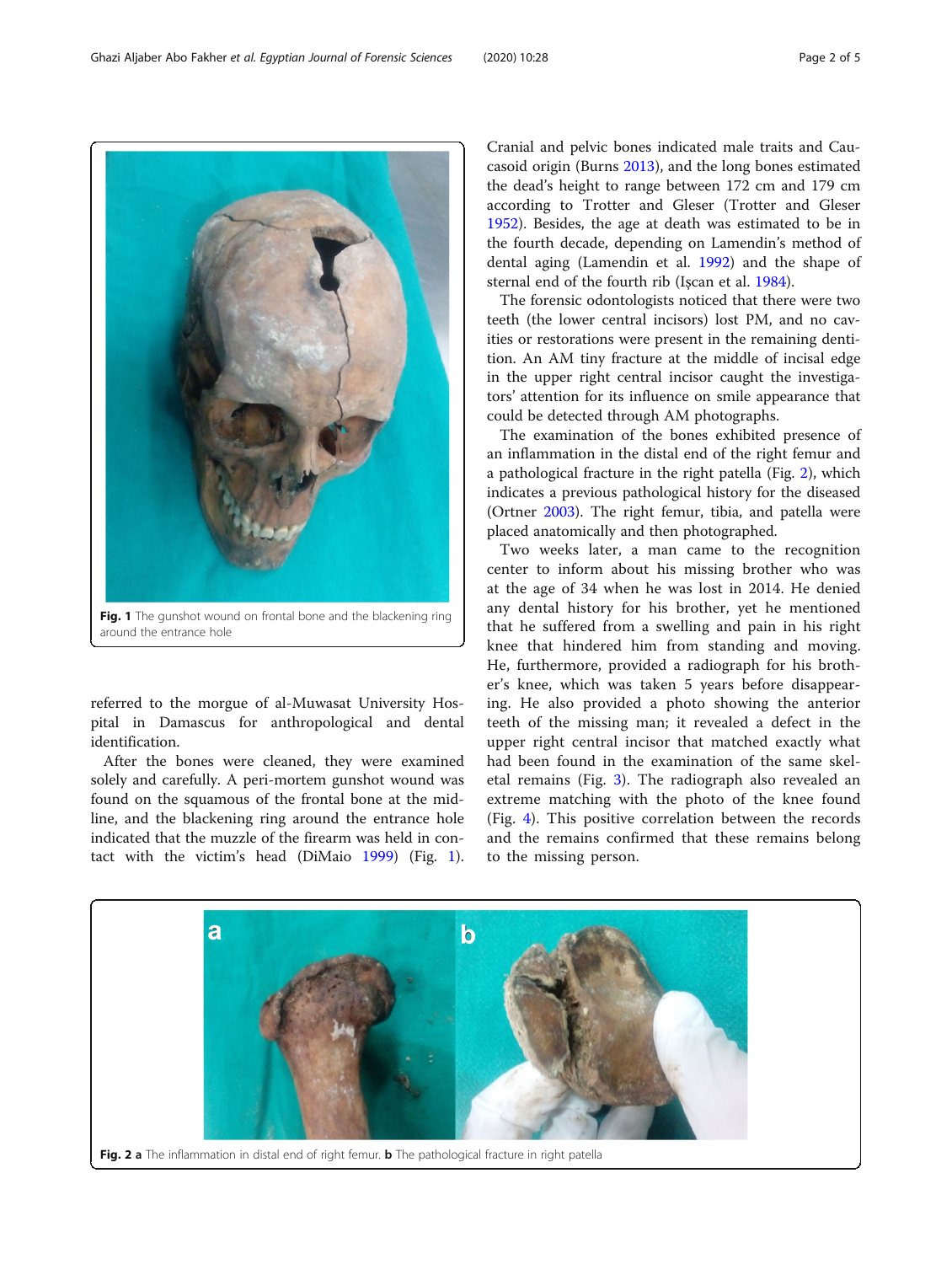<span id="page-2-0"></span>

This study is legally authorized by the committee of ethics in al-Muwasat University Hospital, and the consent for publication has been taken from the victim's brother (No. 386/2017).

Matching anatomical and patho-morphological features present on AM radiographs and PM examination is an accepted method and considered to be one of the most reliable techniques to get positive identification of human remains (Franco et al. [2015;](#page-3-0) Silva et al. [2015](#page-4-0)). Recently, the forensic medical literature highlights the increasing trend of using smile photographs to identify

unknown victims (Silva et al. [2008](#page-4-0); Terada et al. [2013](#page-4-0); Silva et al. [2015;](#page-4-0) Miranda et al. [2016](#page-3-0); Silva et al. [2016](#page-4-0)). This is ascribed to the development of digital photographic techniques and their cheap cost, rapid speed, and the accessibility to all age groups, especially through mobile phones (Miranda et al. [2016\)](#page-3-0). However, there may exist some drawbacks, such as the low quality of the pictures and the limited number of the teeth that appear in the photograph.

The scientific literature includes several scientific articles (Silva et al. [2008;](#page-4-0) Tinoco et al. [2010;](#page-4-0) Terada et al.



Fig. 4 The match between a ante-mortem radiograph of right knee and b post-mortem right knee bones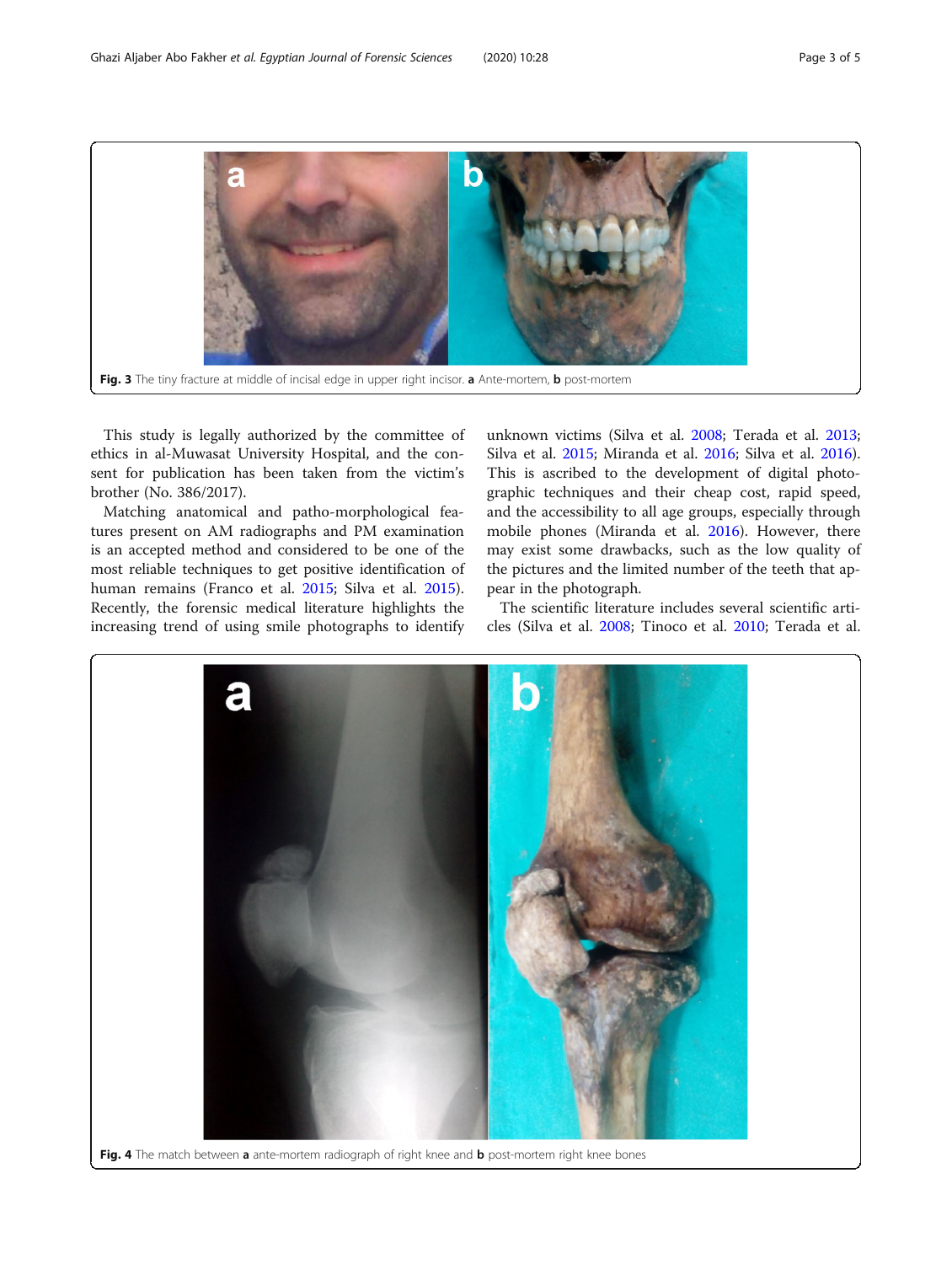<span id="page-3-0"></span>[2013](#page-4-0); Silva et al. [2015](#page-4-0); Miranda et al. 2016; Silva et al. [2016](#page-4-0)) based on the smile to reach the positive recognition. Some depend on the dental anomalies (Tinoco et al. [2010\)](#page-4-0); others depend on the presence of the previous dental treatment in the photo (Silva et al. [2016](#page-4-0)), while some others depend on the "selfies" taken by the victims that show unique patterns of the anterior teeth in both jaws (Miranda et al. 2016). Nonetheless, a surplus of authors (Dumanèiæ et al. 2001; Silva et al. [2008](#page-4-0); Franco et al. 2015) emphasized the importance of the presence of a dentally skilled eye for detecting the considerable dental evidence for the recognition process, which is emphasized here in the current study.

In contrast, few studies in the scientific literature are based on the patella in the recognition process; most of which depended on its morphology (morphological trait). This can be traced in the three patterns of bifid patellae in Ying et al. (Ying et al. [2010\)](#page-4-0), the case of congenital double patella in the study of Fierro et al. ( Fierro et al. 1987), and the distinctive shape of the dorsal surface of patella in Riddick et al. ( Riddick et al. 1983).

Ma et al. (Ma et al. 2017) stressed on the significance of distinguishing between bipartite patella and patella fracture in the forensic context. Silva et al. (Silva et al. [2014](#page-4-0)) also reported two cases of positive identification in which surgical interventions and morphological traits of patellae were beneficial in the forensic anthropological investigation.

The studied human remains in this study had no specific sign except for a tiny dental fracture and a pathological fracture in the right patella. All teeth were unfortunately intact, which means the lack of AM dental records; in addition, these remains were in a mass grave that included over than 50 others.

Dealing with a great number of human remains in circumstances of mass disasters and mass graves, especially in a country suffering from armed conflict, like Syria, makes the forensic expertise lack significant methods to reach positive recognition. Some of these methods are forensic facial reconstruction, superimposition, and DNA fingerprint analysis (Burns 2013), beside maintaining bony specimens of each human remains and keeping them for a long time.

### Conclusions

This case report aims at raising the awareness among radiologists and radiology centers about their key role in personal identification and the importance of maintaining patients' radiographs for forensic purposes. It also indicates that even small bones such as the patellae and tiny abnormal features, such as the incisal edge fracture of a tooth, must be carefully scrutinized and documented in PM examination.

#### Abbreviations

AM: Ante-mortem; PM: Post-mortem

#### Acknowledgements

Not applicable.

#### Authors' contributions

The manuscript was carried out, written, and approved in collaboration with all authors.

#### Funding

This research did not receive any specific grant from funding agencies in the public, commercial, or not-for-profit sectors.

#### Availability of data and materials

All data generated or analyzed during this study are included in this published article and its supplementary information files.

#### Ethics approval and consent to participate

This study is legally authorized by the committee of ethics in al-Muwasat University Hospital (No. 386/2017).

#### Consent for publication

The consent for publication has been taken from the victim's brother.

#### Competing interests

The authors declare that they have no competing interests.

#### Author details

<sup>1</sup> Department of Oral Medicine, Faculty of Dentistry, Damascus University Damascus, Syria. <sup>2</sup>Department of Oral Histology and Pathology, Faculty of Dentistry, Damascus University, Damascus, Syria. <sup>3</sup>Department of Forensic Medicine, Ministry of Health, Damascus, Syria. <sup>4</sup>Faculty of Medicine Damascus University, Damascus, Syria. <sup>5</sup>Department of Forensic Medicine, Faculty of Medicine, Damascus University, Damascus, Syria.

#### Received: 27 January 2020 Accepted: 23 August 2020 Published online: 01 September 2020

#### References

- Burns KR (2013) Forensic anthropology training manual. Pearson Education, Inc., Upper Saddle River
- DiMaio VJM (1999) Gunshot wounds: practical aspects of firearms, ballistics, and forensic techniques. CRC Press LLC., Boca Raton
- Dumanèiæ J, Kaiæ Z, Njemirovskij V, Brkiæ H, Zeèeviæ D (2001) Dental identification after two mass disasters in Croatia. Croat Med J 42(6):657–662
- Fierro G, Calvino G, Sasso F (1987) Congenital double patella. Presentation of a case. Radiol Med 73(1-2):113–115
- Franco A, Willems G, Souza PHC, Bekkering GE, Thevissen P (2015) The uniqueness of the human dentition as forensic evidence: a systematic review on the technological methodology. Int J Legal Med 129(6):1277–1283. <https://doi.org/10.1007/s00414-014-1109-7>
- Işcan MY, Loth SR, Wright RK (1984) Age estimation from the rib by phase analysis: white males. J Forensic Sci 29(4):1094–1104
- Kullman L (2002) Case report on the identification of a murder victim by forensic dental techniques. Saudi Dental J 14002
- Lamendin H, Baccino E, Humbert JF, Tavernier JC, Nossintchouk RM, Zerilli A (1992) A simple technique for age estimation in adult corpses: the two criteria dental method. J Forensic Sci 37(5):1373–1379
- Ma J, Shi F, Huang C, Gu S (2017) Forensic Identification of Bipartite Patella Misdiagnosed as Patella Fracture. J Forensic Sci 62(4):1089–1091. [https://doi.](https://doi.org/10.1111/1556-4029.13357) [org/10.1111/1556-4029.13357](https://doi.org/10.1111/1556-4029.13357)
- Miranda GE, de Freitas SG, de Abreu Maia LV, Melani RFH (2016) An unusual method of forensic human identification: use of selfie photographs. Forensic Sci Int 263:e14–e17. <https://doi.org/10.1016/j.forsciint.2016.04.028>
- Ortner DJ (2003) Identification of pathological conditions in human skeletal remains. Academic Press, San Diego
- Riddick L, Brogdon B, Lasswell-Hoff J, Delmas B (1983) Radiographic identification of charred human remains through use of the dorsal defect of the patella. J Forensic Sci 28(1):263–267. <https://doi.org/10.1520/JFS12261J>